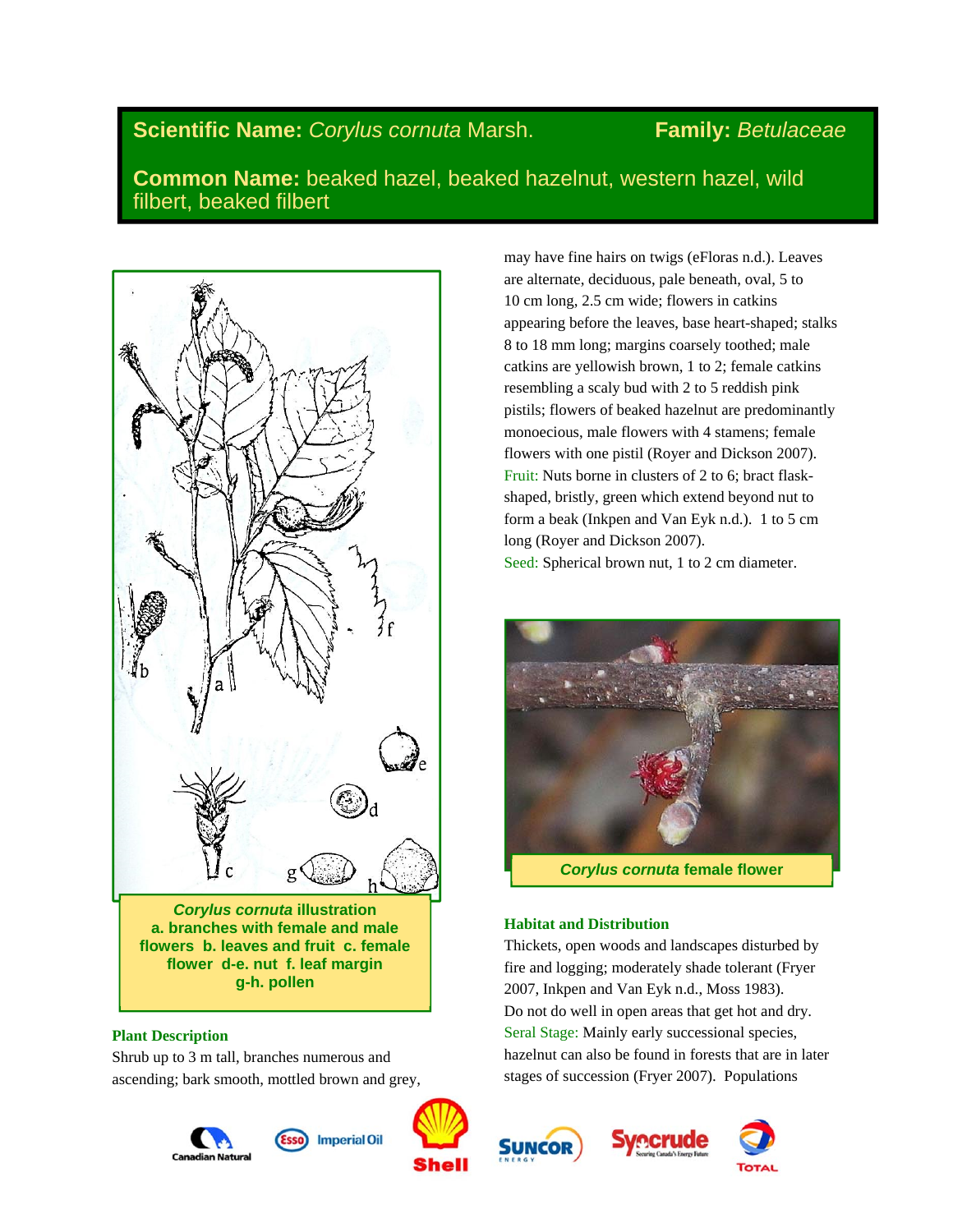decline with the recruitment of more shade tolerant species as the canopy closes (Kurmis and Sucoff 1989).

Soils: Neutral to acidic (Fryer 2007, Lady Bird Johnson Wildflower Center 2010) with a pH range of 4.8 to 7.5 (USDA NRCS n.d.). Moisture regime is wet-mesic to dry-mesic and does not grow well on fine-textured clays or wet soils such as peats (Fryer 2007). *C. cornuta* has no salinity tolerance (USDA NRCS n.d.).

Distribution: British Columbia across southern Canada to Newfoundland south to California, Kansas, Ohio, Georgia (Moss 1983).



#### **Phenology**

Male and female flowers are borne on separate branches of the same plant, male and female flowers bloom from April to early May, before leaves appear (Barbour and Brinkman 2008, Royer and Dickson 2007). By late summer or early fall, the fertilized female flowers develop into fruits. These are round or egg-shaped, hard-shelled, brown or dark-tan nuts, seed crops are produced at irregular intervals, usually every two or three years (Barbour and Brinkman 2008).



Wind pollinated, self-incompatible in laboratory study (Fryer 2007).

#### **Seed Dispersal**

Animal dispersed; squirrels, chipmunks, ruffed grouse, pheasant, hairy woodpecker and blue jay eat the nuts of the shrub (Lady Bird Johnson Wildflower Center 2010).

### **Genetics**

2n=28 (Moss 1983).

#### **Symbiosis**

*Corylus avellana* is associated with ectomycorrhiza, such as *Tuber nigrum* (a truffle) (Pargney and Brimont 1995).

### **Seed Processing**

Collection: Hand collect nuts promptly when husks start to turn brown to reduce losses due to wildlife browsing. Store nuts in a dry place for a few days and remove the husks (Rook 2002). Seed Weight: 1.2 seeds/g or 833 g/1,000 seeds (Young and Young 1992). Harvest Dates: August to September (Young and Young 1992).



Cleaning: Small lots seeds can be cleaned by rubbing the seeds together by hand using gloves removing the outer husk of the seed (Barner 2009).







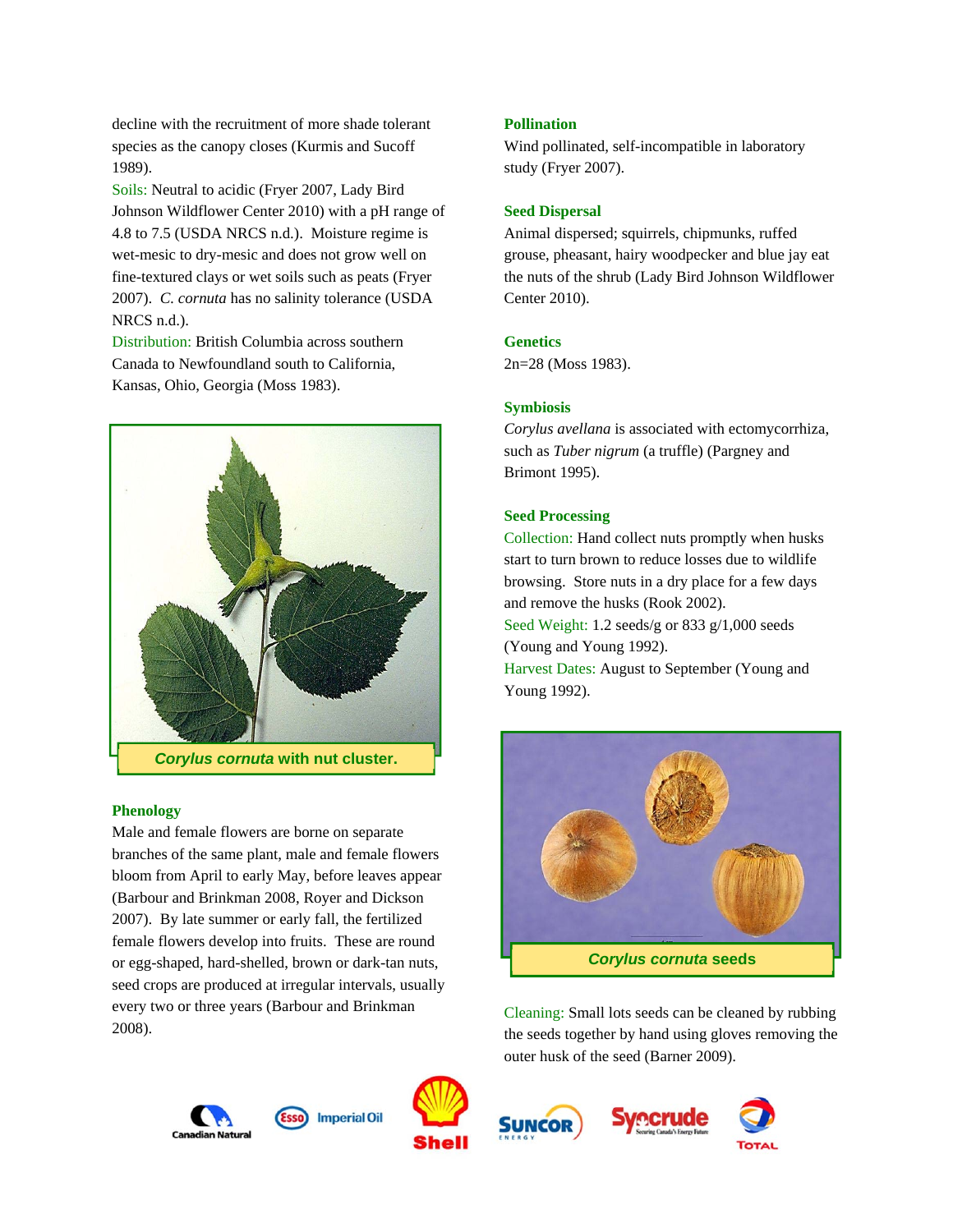Storage Behavior: Thought to be intermediate (Royal Botanic Gardens Kew 2008). Storage: Seeds lose viability when stored in dry conditions; due to an onset of a deep dormancy which is difficult to break (Young and Young 1992); storing the seeds in moist conditions will prevent this (Barbour and Brinkman 2008, Young and Young 1992). Even partial drying reduces post chilling germination (Kowalski and Kowecki 1982). Seeds can be stored in hermetic storage at  $5^{\circ}$ C; no loss in viability after 14 months dry storage; dry and viable seeds were killed by cryostorage in liquid nitrogen (Royal Botanic Gardens Kew 2008). Longevity: Not viable after 1 year (Fryer 2007).

#### **Propagation**

Natural Regeneration: By seed and vegetatively. Vegetative reproduction is more common (Haeussler et al. 1990) but seed production is important for establishment on new sites (Tappeiner 1971). Kurmis and Sucoff (1989) found that hazelnut distribution is maintained by recruiting new stems. Germination: Germination rates are low even following pre-treatment (Rook 2002).

Pre-treatment: 2 to 6 months of cold stratification is required for germination (Rook 2002, Young and Young 1992).

Direct Seeding: Preferred method of *Corylus cornuta* propagation. Most nurseries plant in the fall. Seeds are planted 2.5 cm deep and covered with 2.5 to 3 cm of sawdust (Young and Young 1992).

Seeding Rate: Seedling densities are kept low; 42 to 63 per  $m^2$  (Young and Young 1992).

Vegetative Propagation: Grow well from transplant root suckers from larger plants or layering (Lady Bird Johnson Wildflower Center 2010, Leigh 1999, Rook 2002).

Hardwood cuttings had a 60% success rate, hardwood cuttings are not recommended for direct placement and may be more successful with greenhouse assistance, more study required (Darris 2002).

# **Seed Dispersal**

The seeds are rich in protein and a desirable food source to many birds and animals. *Corylus cornuta* plants rely on forgotten rodent and bird seed cashes (e.g., blue jay and red squirrel) for dispersal and seeding establishment (Lady Bird Johnson Wildflower Center 2010).

#### **Aboriginal/Food Uses**

Food: Hazelnut seeds are edible once the persistent sheaths and shells are removed (Wilkinson 1990). BC Aboriginal peoples buried the nuts for 10 days to allow the husks to rot away (Turner 1997). A simpler method was to find nuts already de-husked in squirrels nests (Turner 1997).

They can be roasted, candied or added to other foods. They can also be made into oil (Mackinnon et al. 2009) or ground into flour (Wilkinson 1990). At one time the Cree collected and stored these nuts which they call *pakan* (Royer and Dickinson 1996). Medicinal: An infusion of *Corylus cornuta* branches was made as a blood purifier to treat heart problems and gastrointestinal disorders (Mackinnon et al. 2009).

Nut's milk is used to cure cough and colds, heal cuts (USDA NRCS n.d.).

Other: Used to fashion a bow, wood was used to make tools, fish traps and baby carriers (Mackinnon et al. 2009, NPSBC n.d.). Young, straight suckers used to make arrows, and peeled and twisted to make ropes (Wilkinson 1990).

The roots and inner bark produce a blue dye when steeped in water (Wilkinson 1990).

#### **Wildlife/Forage Use**

Wildlife: Squirrels, chipmunks, bear, ruffed grouse, pheasant, hairy woodpecker and blue jay eat the nuts of the shrub (Wilkinson 1990). Snowshoe hare browse on young shoots during the winter. The winter buds and spring catkins are a valuable protein source for ruffed grouse during the winter (Lady Bird Johnson Wildflower Center 2010). Elk, deer, moose and rabbits browse on the shrub in the winter (Fryer 2007, Royer and Dickinson 1996).





**Imperial Oil** 



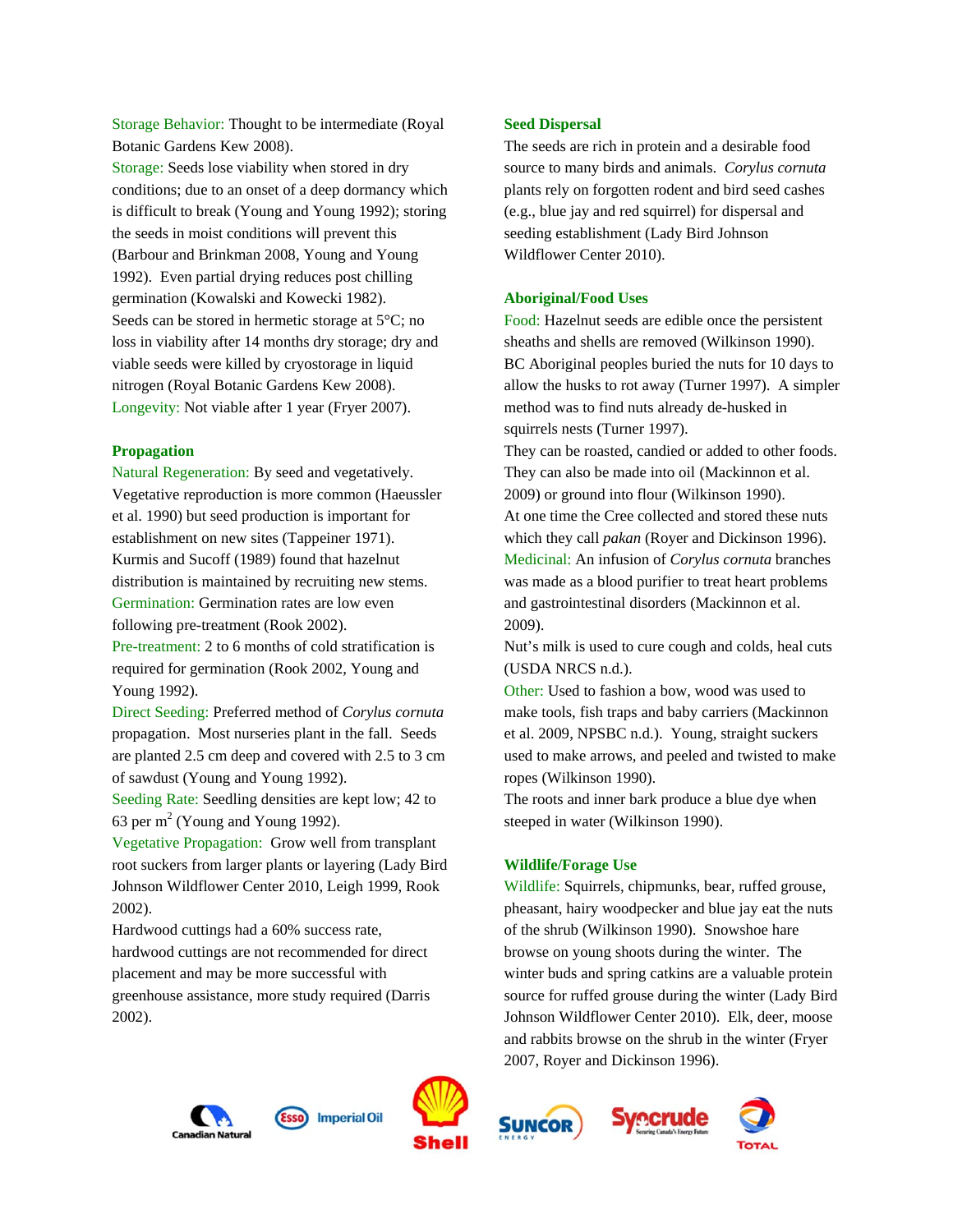The dense branches provide cover and nesting sites for birds (Wilkinson 1990). Grazing response: Tolerant to browsing (Fryer 2007).

# **Commercial Resources**

Availability: Seeds have been collected by the Oil Sands Vegetation Cooperative for use in the Athabasca oil sands region.

Cultivars: Cultivars such as the variety "Alba" are available; however none are suitable for reclamation (Rook 2002).

# **Notes**

*Corylus cornuta* is listed as 60% intact (less occurrences than expected) in the Alberta oil sands region (Alberta Biodiversity Monitoring Institute 2014).

*Corylus cornuta* is an important larval host for the Hairstreaks butterflies *Erora laeta.* The butterfly lays its eggs on the underside of the host's leaves and the larvae eat the nuts and leaves of the host (Opler n.d.).

Also known as cobnut in British Columbia (Turner 1997).

# **Photo Credits**

Photo 1: Fungus Guy, Wikimedia Commons 2004. Photo 2: Jomegat, Wikimedia Commons 2008. Photo 3: Steve Hurst, USDA. Public Domain. Wikimedia commons 2006.

# **References**

Alberta Biodiversity Monitoring Institute, 2014. The status of biodiversity in the oil sands region of Alberta. Alberta Biodiversity Monitoring Institute, Edmonton, Alberta. 47 pp. http://www.abmi.ca/FileDownloadServlet?filename=

11489\_OSA\_Report\_HIGH\_RES.pdf&dir=REPORT S\_UPLOAD [Last accessed June 16, 2014].

Barner, J., 2009. Propagation protocol for production of *Corylus cornuta* Marsh. seeds; USDA FS - R6 Bend Seed Extractory, Bend, Oregon. IN: Native Plant Network, University of Idaho, College of



Natural Resources, Forest Research Nursery, Moscow, Idaho. http://www.nativeplantnetwork.org [Last accessed May 24, 2013].

Barbour, J. and K.A. Brinkman, 2008. *Corylus* L.- hazel. IN: Bonner, F.T. and R.P Karrfalt, 2008. The Woody Plant Seed Manual. United States Department of Agriculture. Agriculture Handbook 727. pp. 434-437. http://www.uri.edu/cels/ceoc/documents/WoodyPlant SeedManual-Complete.pdf [Last accessed May 15, 2013].

Darris, D.C., 2002. Ability of Pacific Northwest Native Shrubs to Root from Hardwood Cuttings (with Summary of Propagation Methods for 22 species. U.S. Dept. of Agriculture, Natural Resource Conservation Service, Portland, Oregon. Technical Notes.

eFloras.org, n.d. *Corylus cornuta* Marshall. IN: Flora of North America. http://www.efloras.org/florataxon.aspx?flora\_id=1&t axon\_id=233500450 [Last accessed July 23, 2013].

Fryer, J.L., 2007. *Corylus cornuta*. IN: Fischer, W.C. (compiler). The fire effects information system. United States Department of Agriculture, Forest Service, Intermountain Research Station, Intermountain Fire Sciences Laboratory, Missoula, Montana.

http://www.fs.fed.us/database/feis/plants/shrub/corco r/introductory.html [Last accessed July 18, 2013].

Haeussler, S., D. Coates and J. Mather, 1990. Autecology of common plants in British Columbia: A literature review. Economic and Regional Development Agreement: FRDA Report 158. Forestry Canada, Pacific Forestry Centre and British Columbia Ministry of Forests, Research Branch, Victoria, British Columbia. 272 pp.

Inkpen, W. and R. Van Eyk, n.d. Beaked hazelnut *Corylus cornuta* Marsh. IN: Guide to the common





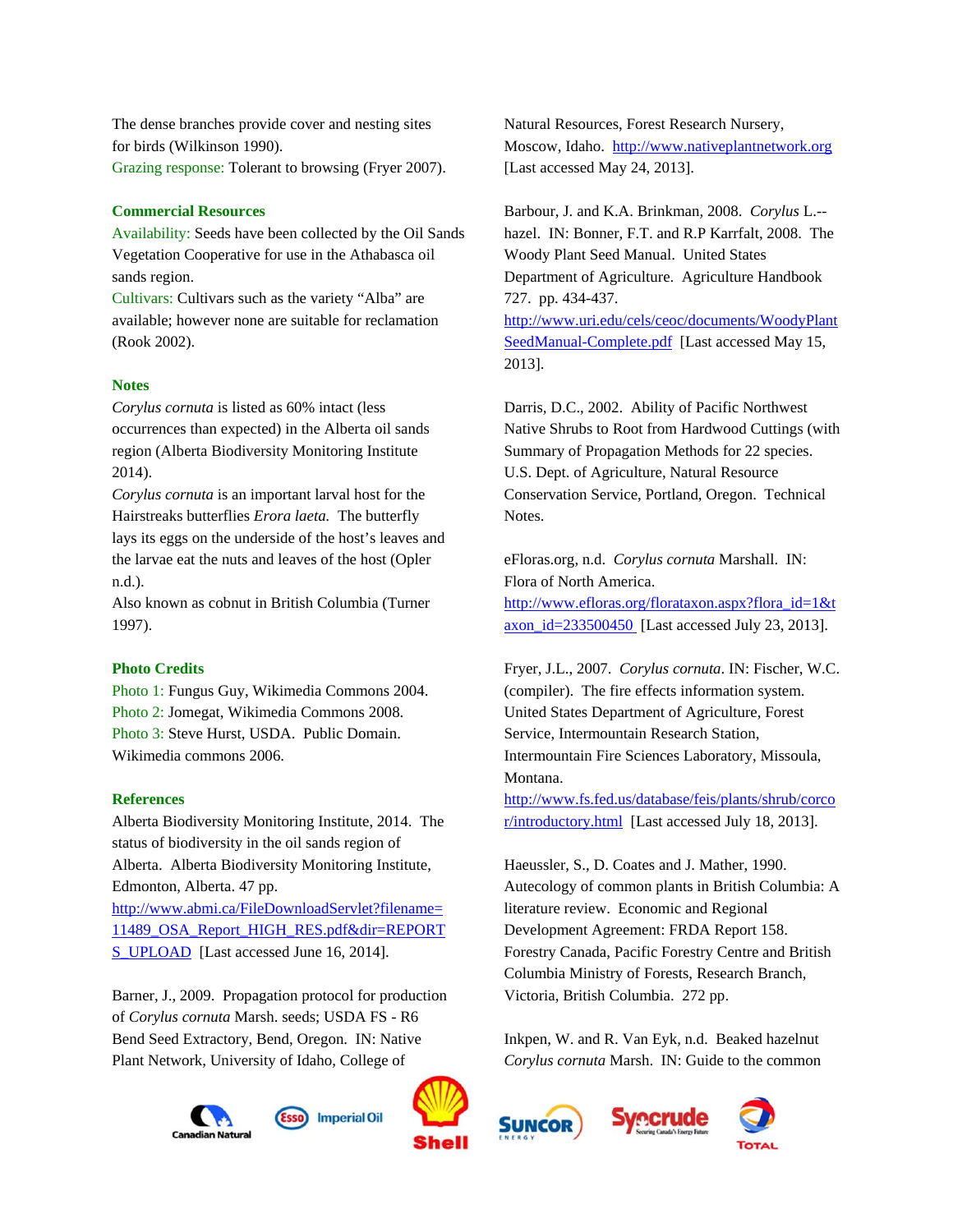native trees and shrubs of Alberta. Alberta Environment, Pesticide Management Branch, Edmonton, Alberta. pp. 31. http://environment.alberta.ca/documents/Guide\_to\_th e\_Common\_Native\_Trees\_and\_Shrubs\_of\_Alberta.p df

Kowalski, R.M. and Z. Kowecki 1982. Physiology of braking hazel seed dormancy. I. Germination of Stratified seeds in the year of harvest and after storage for one year. *Roczniski Nauk Rolniczych.* 105: 179-190.

Kurmis, V. and E. Sucoff, 1989. Population density and height distribution of *Corylus cornuta* in undisturbed forests of Minnesota: 1965-1984. Canadian Journal of Botany 67(8): 2409-2413.

Lady Bird Johnson Wildflower Center, 2009. *Corylus cornuta* Marsh. Native Plant Database. University of Texas at Austin, Austin, Texas. http://wildflower.org/plants/result.php?id\_plant=CO CO6 [Last accessed July 18, 2013].

Leigh, M., 1999. Grow Your Own Native Landscape – A Guide to Identifying, Propagating  $\&$ Landscaping with Western Washington Native Plants. Native Plant Salvage Project, Washington State University Cooperative Extension, Thurston County, revised edition.

Mackinnon, A., L. Kershaw, J.T. Aranason, P. Owen, A. Karst and F Hamersley, 2009. Edible and Medicinal Plants of Canada. Lone Pine Publishing, Edmonton, Alberta. 417 pp.

Moss, E.H., 1983. Flora of Alberta. A manual of flowering plants, conifers, ferns, and fern allies found growing without cultivation in the province of Alberta, Canada. 2nd edition. University of Toronto Press, Toronto Ontario. p. 219.

NPSBC, n.d. *Corylus cornuta* (beaked hazelnut). Native Plant Society of British Columbia,





Vancouver, British Columbia. http://www.npsbc.ca/pdf/Corylus\_cornuta\_web.pdf [Last accessed July 18, 2013].

Opler, P.A., K. Lotts and T. Naberhaus (Coordinators), n.d. Early Hairstreak *Erora laeta*. IN: Butterflies and Moths of North America. Big Sky Institute, Bozeman, Montana. http://www.butterfliesandmoths.org/species/Eroralaeta [Last accessed July 18, 2013].

Pargney, J.C. and A. Brimont, 1995. Production of concentrated polyphenols by the root cap cells of *Corylus* associated with *Tuber*: ultrastructural study and element localization using electron energy loss spectroscopy and imaging. Trees: Structure and Function 9: 149-157.

Rook, E.J.S., 2002. *Corylus cornuta* Beaked Hazel. IN: Plants of the North. http://www.rook.org/earl/bwca/nature/shrubs/corylus corn.html [Last accessed July 18, 2013].

Royal Botanic Gardens Kew, 2008. Seed Information Database. http://data.kew.org/sid/SidServlet?Clade=&Order=& Family=&APG=off&Genus=Corylus&Species=corn uta&StorBehav=0 [Last accessed October 7, 2013].

Royer, F. and R. Dickinson, 1996. Beaked Hazelnut *Corylus cornuta* Marsh. IN: Wild Flowers of Edmonton and Central Alberta. The University of Alberta Press, Edmonton, Alberta. p. 16.

Royer, F. and R. Dickinson, 2007.Plants of Alberta. Lone Pine Publishing. Edmonton, Alberta. 527 pp.

Tappeiner, J.C., II., 1971. Invasion and development of beaked hazel in red pine stands in northern Minnesota. Ecology 52(3): 514-519.

Turner, N.J., 1997. Hazelnut *Corylus cornuta* Marsh. IN: Food Plants of Interior First Peoples. Royal